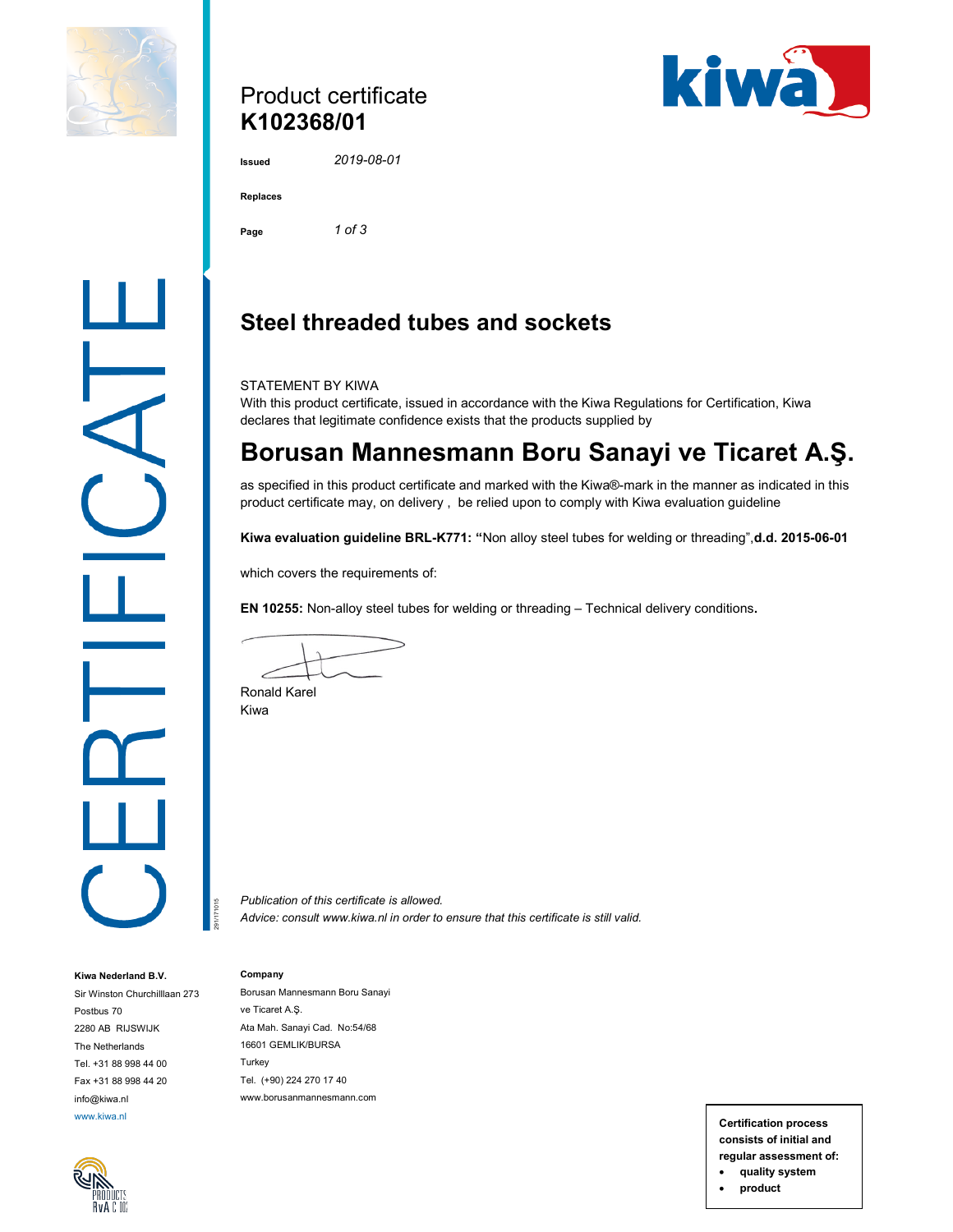page 2 of 3

#### Product specification

The products mentioned below belong to this certificate

Steel pipes medium and heavy series

The pipes are bare (without protective coating) or protected by a temporary protective coating.

| Outside diameter | Heavy series   | Medium series  |
|------------------|----------------|----------------|
| $D$ (mm)         | Wall thickness | Wall thickness |
|                  | $T$ (mm)       | $T$ (mm)       |
| 21,3             | 3,2            | 2,6            |
| 26,9             | 3,2            | 2,6            |
| 33,7             | 4,0            | 3,2            |
| 42,4             | 4,0            | 3,2            |
| 48,3             | 4,0            | 3,2            |
| 60,3             | 4,5            | 3,6            |
| 76,1             | 4,5            | 3,6            |
| 88,9             | 5,0            | 4,0            |
| 114,3            | 5,4            | 4,5            |
| 139,7            | 5,4            | 5,0            |
| 165,1            | 5,4            | 5,0            |
|                  |                |                |

#### Application and use

The non-alloy steel tubes for welding and threading are to be used for the transports of fluids and gases in piping installations, constructions and apparatus, tank constructions and chemical industry.

#### Marking

The Kiwa® -mark products are marked with the word mark "KIWA". Place of the mark: on the tube.

#### Compulsory specifications:

Individual tubes Marking shall appear at least once within 1 meter of one end of each tube:

- the manufacturer's mark;
- $\bullet$  the symbol to indicate the series (H or M);
- the symbol S (seamless) or W (welded);
- distance between marks < 1 m.

#### Bundles of tubes

- the manufacturer's mark;
- reference to this standard (EN 10255);
- the number of this standard;
- the symbol to indicate the series (H or M) (see Table 2);
- the symbol S (seamless) or W (welded);
- the D (specified outside Diameter) or R (threaded size);
- the series or type or specific wall thickness.

Method of marking:

- Non-erasable;
- visible after assembly.

#### RECOMMENDATIONS FOR CUSTOMERS

Check at the time of delivery whether:

- the supplier has delivered in accordance with the agreement;
- the mark and the marking method are correct;
- the products show no visible defects as a result of transport etc.